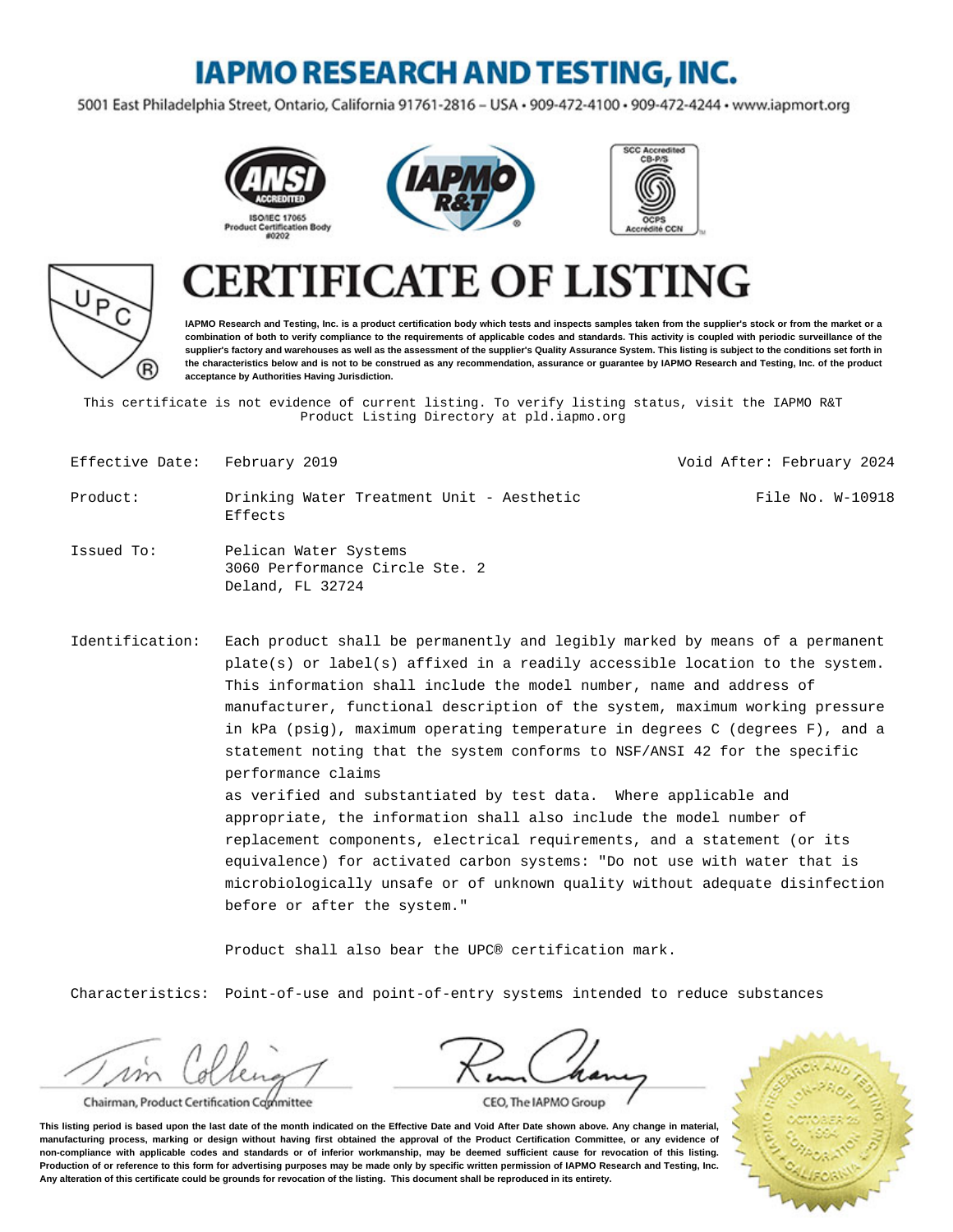

#### **IAPMO RESEARCH AND TESTING, INC. CERTIFICATE OF LISTING**

Void After: February 2024

Product: Drinking Water Treatment Unit - Aesthetic Effects File No. W-10918

Issued To: Pelican Water Systems

affecting the aesthetic quality of the water or to add chemicals for scale control, or both.

Certification demonstrates that all materials safety and structural integrity (as applicable) requirements have been met.

To be installed in accordance with the manufacturer's installation instructions and the requirements of the latest edition of the Uniform Plumbing Code®.

Products listed on this certificate have been tested by an IAPMO R&T recognized laboratory. This recognition has been granted based upon the laboratory's compliance to the applicable requirements of ISO/IEC 17025.

- Products are in compliance with the following code(s): Uniform Plumbing Code (UPC®)
- Products are in compliance with the following standard(s): NSF/ANSI 42-2019